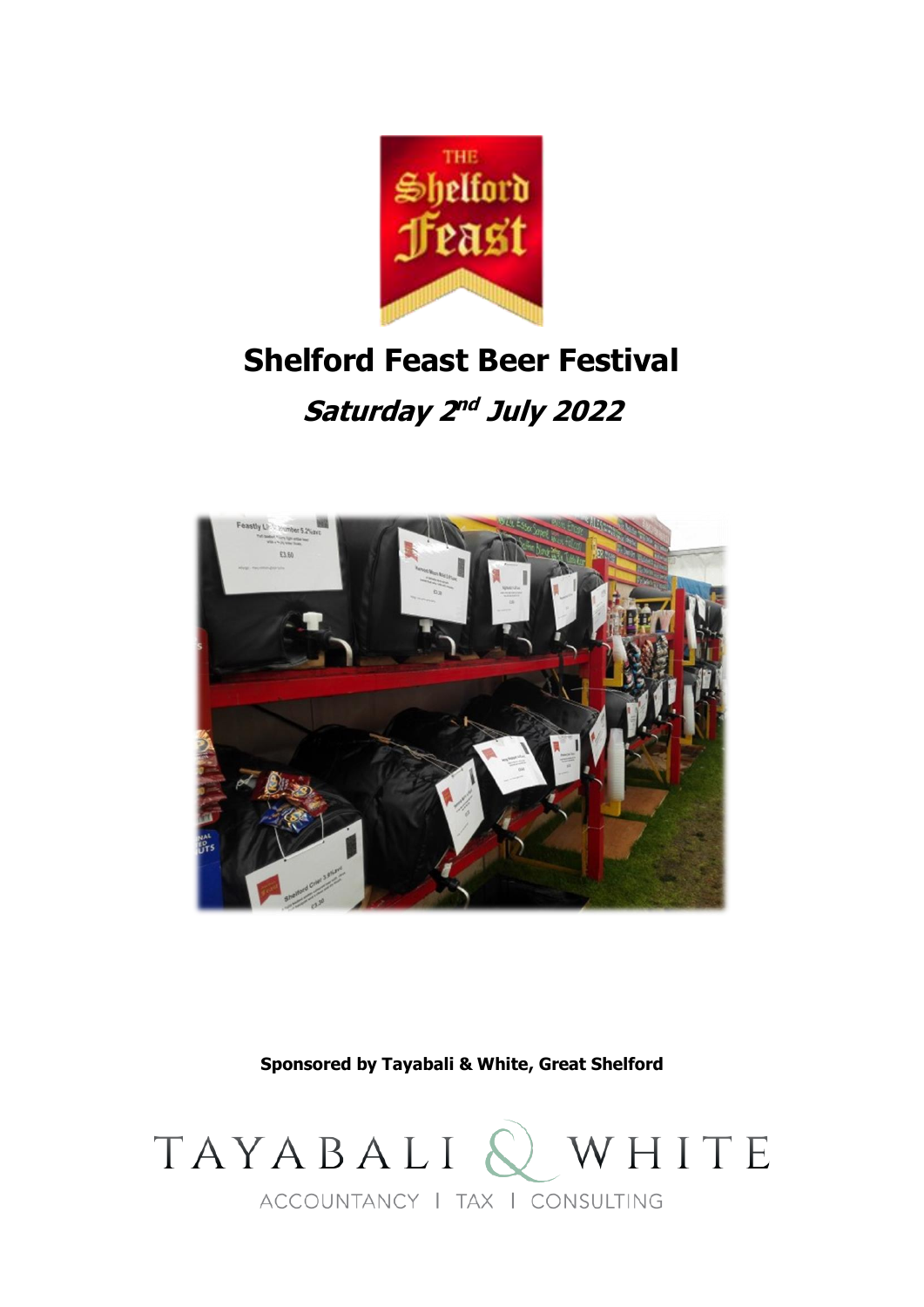# **Bishop Nick (Braintree)** - **Reign - Blonde 4.0%**

This crisp and refreshing pearly queen of a beer showcases the best of British hops and the finest malting barley. Tropical and citrus fruits clink glasses with a hint of pine and spice and curtsy with a biscuit maltiness. May contain gluten (barley)

# **Bishop Nick (Braintree)** - **1555 - Bitter 4.3%**

A rich full-bodied tawny beer with an unmistakably sweet nutty taste underlined by the ginger and fruit of Styrian Goldings hops. May contain gluten (barley)

# **Brewboard (Harston)** - **Beasticus - NEIPA (craft keg) 4.9%**

A hazy beer, full-bodied with fruity flavours, and a refreshing bitterness thanks to its dual-Kveik fermentation. May contain gluten (barley)

# **Brewboard (Harston)** - **Ripchord - Pale (craft keg) 4.3%**

A Mosaic, Citra and Cascade hop journey from beginning to end. Immediate refreshing bitterness flows into faint passion fruit and grapefruit aromas floating above a slightly sweet pale malt base. The perfect gateway craft pale ale. May contain gluten (barley)

# **Brewboard (Harston)** - **Bambino - APA (craft keg) 5.1%**

Our flagship American Pale Ale provides a heavy-hitting dose of tropical fruit flavours and bitterness from the classic combination of Solero, Trident and Equanot hops accentuated by a sweet malt foundation. May contain gluten (barley)

# **Buntingford (Royston)** - **Hurricane - Bitter 4.0%**

A fine copper bitter with a malty toffee character and a pleasant refreshing fruity bitterness. May contain gluten (barley)

# **Buntingford (Royston)** - **Polar Star - American Blonde 4.4%**

A heavily-hopped pale blonde ale with a truly refreshing citrus-hop kick and stellar finish. Pink Grapefruit hop flavours abound in levels that are such that you don't need to read the tasting notes to spot them. May contain gluten (barley)

# **Burwell (Burwell)** - **Beer Fuggled - Best Bitter 4.0%**

Rich gold colour. Grassy aroma from fuggles hops. Gentle malt, medium bodied and medium bitter finish. Vegan, contains barley, gluten free

# **Burwell (Burwell)** - **Margaret Field - APA 5.0%**

Rich gold colour. Grapefruit notes. Satisfying malt hit, full bodied with a crisp citrus finish from the American hops. Ideal all year round. Vegan, contains barley, gluten free

# **Downham Isle (Littleport)** - **Goose Ely - APA 3.7%**

A modern take on an American - AIPA, golden colour, great flavour profile of malt and hops, with a medium dry finish. May contain gluten (barley)

# **Downham Isle (Littleport)** – **Main Street Citra – Golden 4.5%**

Mid golden colour, light malt background hop forward Citra, citrus, lime & melon. Enjoy chilled with a slice of lemon or lime. May contain gluten (barley)

# **Grafham (Grafham)** - **Sunken Church - Pale 4.8%**

A delicious golden pale ale with distinctive Mosaic hop flavours and a lasting bitter finish. May contain gluten (barley)

# **Green Jack (Lowestoft)** - **Trawlerboys - Best 4.6%**

A full-bodied, copper coloured, premium bitter brewed with English whole cone hops, rich and malty with fruity hopy hop flavours. May contain gluten (barley)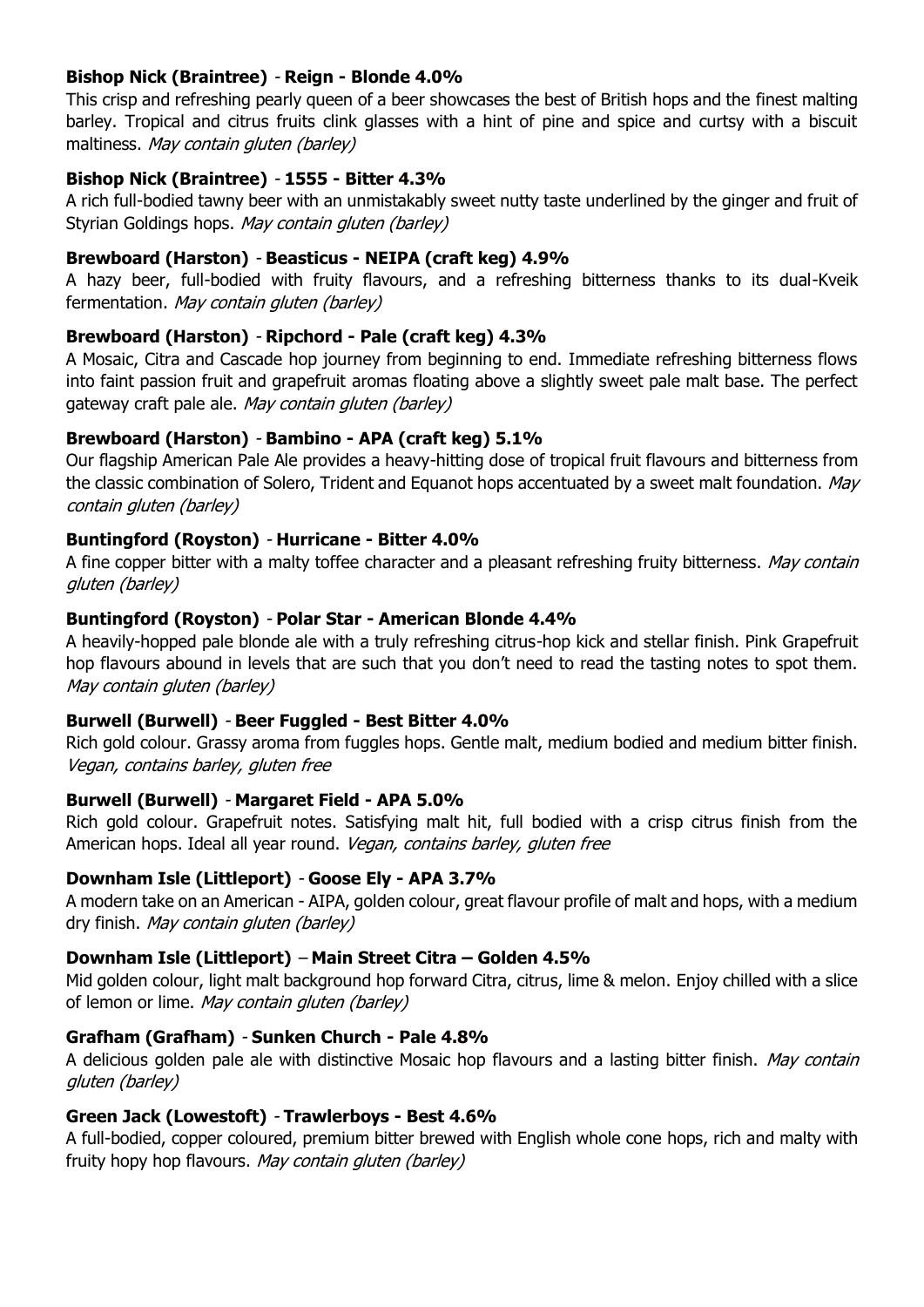# **Green Jack (Lowestoft)** - **Mahseer - IPA 5.5%**

India Pale Ale as it was always intended to be strong, bitter and very hoppy! Named after the legendary Golden Mahseer, which is the most highly prized fish a freshwater angler can catch. May contain gluten (barley)

#### **Lacons (Great Yarmouth)** - **Encore - Bitter 3.8%**

Light amber, packed with a smooth citrus punch. Balanced dry pine and zesty flavour throughout that finishes with a robust long bitterness. May contain gluten (barley)

#### **Mighty Oak (Maldon)** - **Oscar Wilde - Mild 3.7%**

Dark and delicious award winning mild. Mellow, nutty and moreish. May contain gluten (barley)

#### **Mighty Oak (Maldon)** - **Red Jaspa - Ruby 4.0%**

Rich ruby hue with hoppy blackcurrant and lemon aromas. May contain gluten (barley)

#### **Moonshine (Fulbourn)** - **Shelford Crier - Amber 3.8%**

A light bodied amber coloured beer; citrus fruit bouquet and taste that continues through to a refreshing clean and dry finish. May contain gluten (barley)

#### **Moonshine (Fulbourn)** - **Heavenly Matter - Golden 4.1%**

A crisp, clean, straw coloured light bodied beer. Citra hops are prominent throughout, with a huge hoppy citrus, tropical fruit aroma and taste which leads to a generous bitterness in the finish. May contain gluten (barley)

#### **Moonshine (Fulbourn)** - **Cambridge Pale - Pale 3.8%**

Pale coloured ale: a well balanced beer with a smooth malt profile that is complemented by a restrained hop flavour. May contain gluten (barley)

#### **Moonshine (Fulbourn)** – **Cellarman's Stout - Stout 6.0%**

Sweet stout with rich malt profile. Dark roasted malts are blended with large quantities of oats and wheat to create a mellow, silky smooth and juicy rich stout. May contain gluten (barley)

#### **Moonshine (Fulbourn)** - **Regenerator - Pale 4.4%**

A light coloured hoppy beer, made with German malts and five different hops to give it a distinctive, moreish flavour. First brewed in 2017 for Cambridge Stem Cell Institute. May contain gluten (barley)

#### **Moonshine (Fulbourn)** - **Three Fates - Fruit 4.2%**

Bright red fruity beer. Lightly finished with fresh blueberries and raspberries. May contain gluten (barley)

#### **Rocket Ales (Great Staughton)** - **Bloodhound - Best bitter 4.2%**

A smooth distinctive malty base coupled with a rich balance of hop flavours to bring out a hint of honey in the aftertaste. May contain gluten (barley)

#### **Roughacre (Clare)** - **Nighthawker - Porter 4.6%**

An intense porter brewed with roasted barley, crystal and chocolate malts and freshly ground coffee. Brewer's Gold hops deliver a balanced bitterness and late addition Williamette and Palisade hops add a hint of red berries. Vegan, contains gluten (barley)

#### **Roughacre (Clare)** - **Abbey Gold - Abbey 5.2%**

A Belgian style ale inspired by the complex fruity aroma of traditional Trappist ales. Crafted with Belgian abbey yeast, floral Lubelska hops and pilsner malt. Vegan, contains gluten (barley)

#### **Three Blind Mice (Little Downham)** - **Lonely Snake - Pale 3.5%**

A Mosaic & Simcoe session pale. Full bodied session pale hopped with Mosaic & Simcoe delivering lots of citrus, tropical fruit and a hint of pine. Vegan, may contain gluten (barley)

#### **Three Blind Mice (Little Downham)** - **Juice Rocket - Pale 4.5%**

A juicy hoppy session IPA hopped with Mosaic, Citra & Columbus. Vegan, may contain gluten (barley)